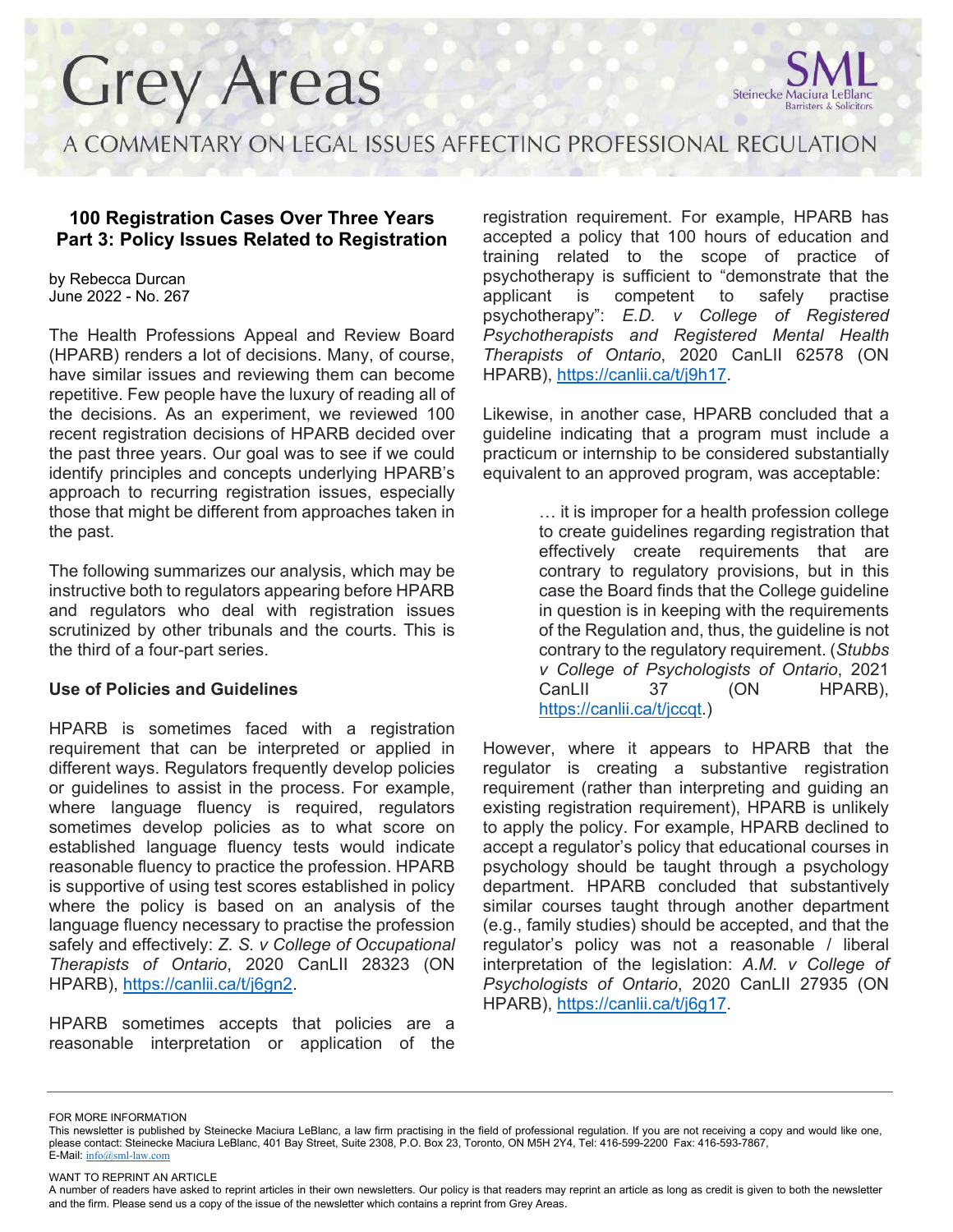

A COMMENTARY ON LEGAL ISSUES AFFECTING PROFESSIONAL REGULATION

In another case, HPARB did not accept a policy that appeared to require clinical supervisors to be from the same profession or same province as the regulator: *Breton v College of Psychologists of Ontario*, 2020 CanLII 90815 (ON HPARB), [https://canlii.ca/t/jbqk3.](https://canlii.ca/t/jbqk3)

HPARB is of the view that work experience requirements should include any work experience within the scope of practice of the profession as contained in the legislation. A policy that defines acceptable work experience more restrictively than the definition in the legislation was not applied: *D.V. v College of Registered Psychotherapists and Registered Mental Health Therapists of Ontario*, 2019 CanLII 18849 (ON HPARB), [https://canlii.ca/t/hz12s;](https://canlii.ca/t/hz12s) *D.F. v College of Registered Psychotherapists of Ontario and Registered Mental Health Therapists of Ontario*, 2019 CanLII 22723 (ON HPARB), [https://canlii.ca/t/hzbjs.](https://canlii.ca/t/hzbjs)

Similarly, HPARB did not accept a policy that appeared to reject asynchronous online education without a full analysis as to whether the education was substantially similar, especially where that qualification was not clear from the registration regulation: *Manley v College of Psychologists of Ontario*, 2021 CanLII 41498 (ON HPARB)[1](#page-1-0), [https://canlii.ca/t/jfz6j,](https://canlii.ca/t/jfz6j) reversed *College of Psychologists of Ontario v. Ontario (Health Professions Appeal and Review Board)*, 2022 ONSC 1365 (CanLII), [https://canlii.ca/t/jn1vs;](https://canlii.ca/t/jn1vs) *Santhirasegaram v College of Psychologists of Ontario*, 2021 CanLII 802 (ON HPARB), [https://canlii.ca/t/jckf5;](https://canlii.ca/t/jckf5) *Mor v College of Psychologists of Ontario*, 2021 CanLII 109382 (ON HPARB), [https://canlii.ca/t/jk4hd.](https://canlii.ca/t/jk4hd)

#### **Experience Requirements**

Some regulators require practice experience within the scope of practice of the profession. Often that practice must be supervised. HPARB shows some deference to the regulator as to whether the practice experience is acceptable: *R.W. v College of Registered Psychotherapists and Registered Mental Health Therapists of Ontario*, 2020 CanLII 39300 (ON HPARB), <https://canlii.ca/t/j870s> (look for objective evidence as to the nature of the experience including the job description and case file examples).

However, HPARB will intervene where it finds that the description of the practice activities by the applicant, supervisors and documents demonstrate that there were an acceptable number of hours within the scope of practice of the profession: *C.B. v College of Registered Psychotherapists and Registered Mental Health Therapists of Ontario*, 2019 CanLII 72763 (ON HPARB), [https://canlii.ca/t/j1trr.](https://canlii.ca/t/j1trr)

#### **Canadian Experience Requirements**

There has been considerable discussion in recent years about whether Canadian-experience requirements are appropriate or even consistent with human rights law. HPARB has occasionally been asked to address Canadian-experience requirements.

HPARB has upheld them in some circumstances. For example, it was upheld where it was a transitional requirement to accommodate existing practitioners when new legislation came into force: *N. M. A. G. v College of Registered Psychotherapists and Registered Mental Health Therapists of Ontario*, 2020 CanLII 64010 (ON HPARB), [https://canlii.ca/t/j9k29.](https://canlii.ca/t/j9k29)

<span id="page-1-0"></span><sup>&</sup>lt;sup>1</sup> However, on this point the Divisional Court disagreed with HPARB's approach to the issue: *College of Psychologists of Ontario v. Ontario (Health Professions Appeal and Review Board)*, 2022 ONSC 1365 (CanLII), [https://canlii.ca/t/jn1vs.](https://canlii.ca/t/jn1vs)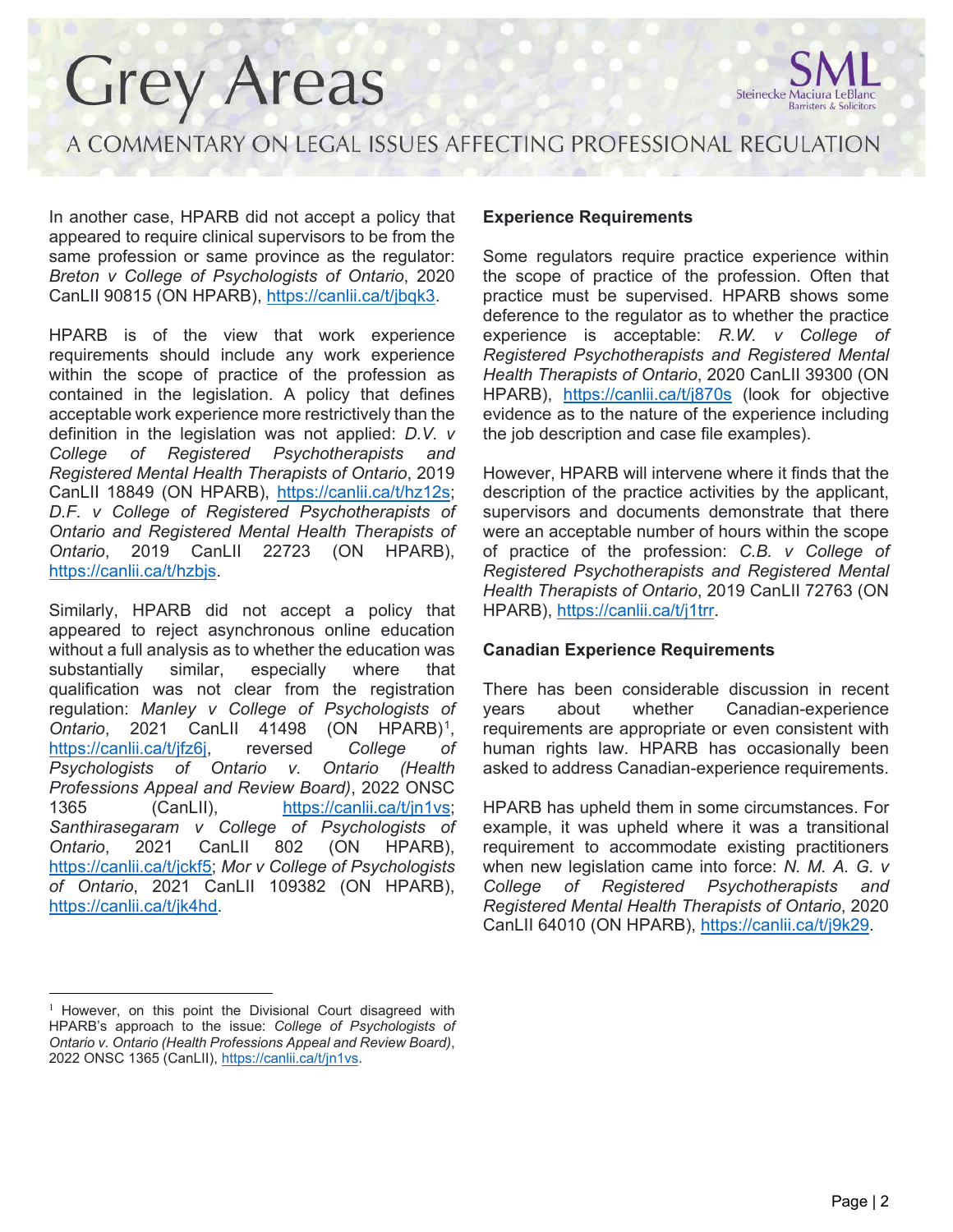

A COMMENTARY ON LEGAL ISSUES AFFECTING PROFESSIONAL REGULATION

However, in the decisions we reviewed HPARB did not address the policy or human rights concerns head on.

### **Currency Requirements**

Some Colleges require applicants who graduated some time ago to either have recent practice experience or to undergo a refresher program. HPARB accepts the purpose of these requirements:

> In the Board's view, standards of qualification for registration that require an applicant to demonstrate currency ensure that health professionals update their knowledge, skills and judgment and serve to protect the public interest. The currency requirement is based on the rationale that knowledge in healthcare continues to evolve through research and the introduction of new techniques and by staying up-to-date with developments, health professionals provide safe care to patients. (*Bourdeau v College of Occupational Therapists of Ontario*, 2020 CanLII 23920 (ON HPARB), [https://canlii.ca/t/j61gr.](https://canlii.ca/t/j61gr))

In another case HPARB said:

The purpose of the currency requirement is to ensure applicants are aware of developments in the field of psychotherapy, and that their competencies do not recede over time. To ensure adequate protection of the public, applicants must demonstrate that they are competent to practise psychotherapy immediately upon entry to the profession. (*Keen v College of Registered Psychotherapists and Registered Mental Health Therapists of Ontario*, 2021 CanLII 108446 (ON HPARB), [https://canlii.ca/t/jk1tw.](https://canlii.ca/t/jk1tw))

HPARB is cautious about accepting informal substitutes for the currency requirement:

Neither the Applicant's work as a Staff Development Officer, assistance with occupational therapy related matters provided to family and friends nor unevaluated reviews of the College's Standards and PREP module, demonstrate that the Applicant possesses current knowledge, skills and judgment to provide care that will protect the public. (*Bourdeau v College of Occupational Therapists of Ontario*, 2020 CanLII 23920 (ON HPARB), [https://canlii.ca/t/j61gr.](https://canlii.ca/t/j61gr))

Likewise, volunteer hours in which the profession is not being practised, even though the work is related, do not count towards currency hours: *Veronica Gabriela Videla v College of Registered Psychotherapists of Ontario*, 2019 CanLII 29116 (ON HPARB), [https://canlii.ca/t/hznln.](https://canlii.ca/t/hznln)

#### **Substitutions / Alternatives**

One of the more challenging aspects in registration matters is whether an applicant can provide substitutions or alternatives for meeting a requirement. At least where the requirement is non-exemptible, HPARB is reluctant to accept alternatives that do not meet the registration requirements: *J.H. v College of Psychologists of Ontario*, 2019 CanLII 121575 (ON HPARB), <https://canlii.ca/t/j480l> (teaching and work experience cannot substitute for program hours of instruction; teaching experience cannot substitute for supervised work experience).

HPARB has said that: "Exemptions are warranted where an applicant meets the spirit of a registration requirement though not the specific requirement<br>itself." (Keen v College of Registered itself." (*Keen v College of Registered Psychotherapists and Registered Mental Health Therapists of Ontario*, 2021 CanLII 108446 (ON HPARB), [https://canlii.ca/t/jk1tw.](https://canlii.ca/t/jk1tw))

In another case, HPARB has identified its approach as follows: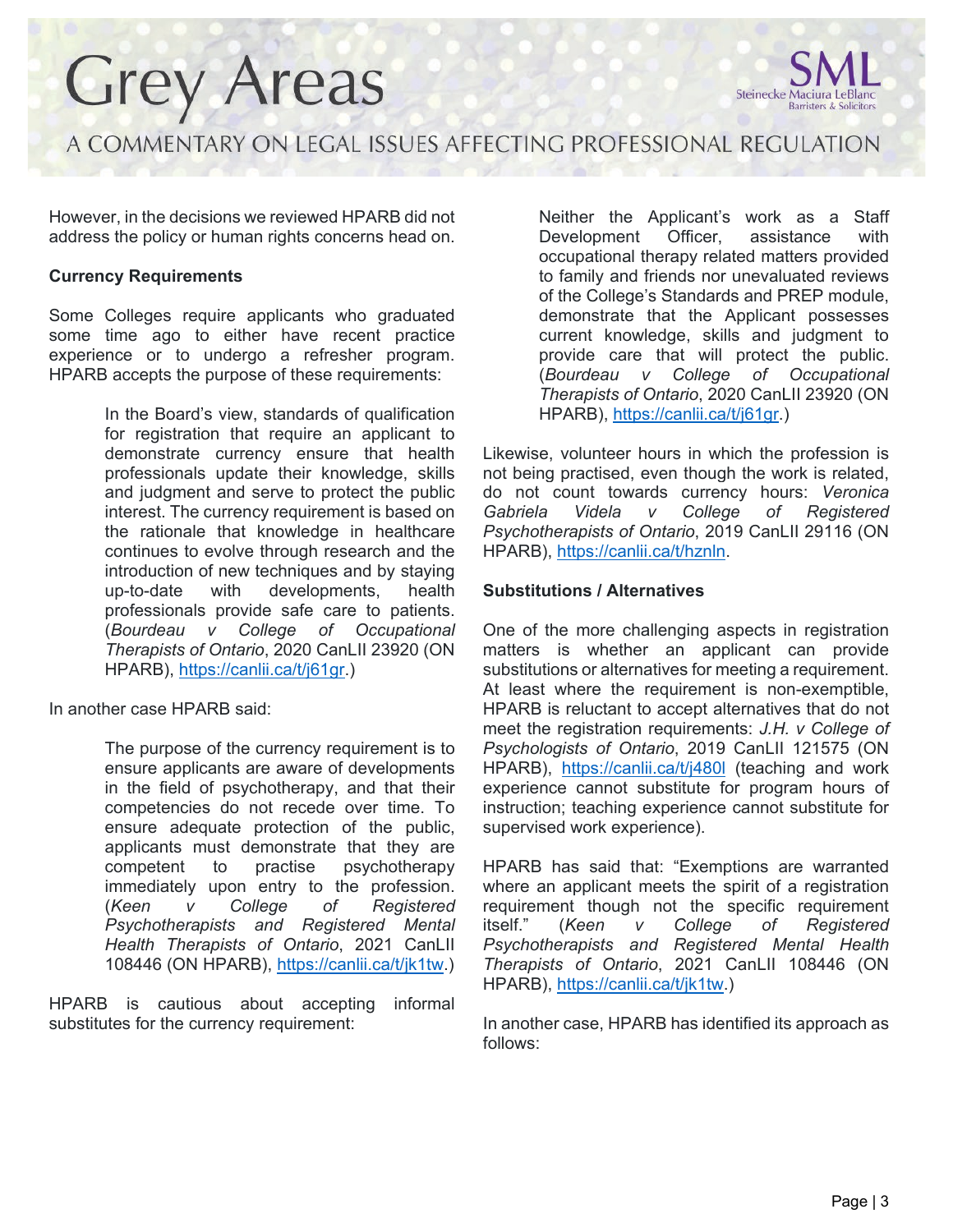

A COMMENTARY ON LEGAL ISSUES AFFECTING PROFESSIONAL REGULATION

However, a requirement should only be exempted if the reasons for the requirement's existence can be satisfied in another way. (*Zhang v College of Traditional Chinese Medicine Practitioners and Acupuncturists of Ontario*, 2019 CanLII 141813 (ON HPARB), [https://canlii.ca/t/j8t30.](https://canlii.ca/t/j8t30))

Even where a registration requirement is exemptible, HPARB is reluctant to accept subjective evidence, that is not external to the applicant, as an alternative to the requirement at issue: *A.H-A.O. v Ontario (College of Physicians and Surgeons)*, 2019 CanLII 50927 (ON HPARB),<https://canlii.ca/t/j0tm9> (opinion testimony of skill and competence not a substitute for an examination requirement).

Significant prior practice experience is not an adequate substitute for an objective, valid and reliable examination especially where there has been a history of failed examination attempts: *Ciurleo v Ontario (College of Chiropractors)*, 2021 CanLII 85583 (ON HPARB), [https://canlii.ca/t/jhsrq;](https://canlii.ca/t/jhsrq) *Gareiw v College of Physicians and Surgeons of Ontario*, 2022 CanLII 915 (ON HPARB), [https://canlii.ca/t/jlqds.](https://canlii.ca/t/jlqds)

Similarly, clinical experience is not a substitute for formal education: *Andrews v College of Registered Psychotherapists and Registered Mental Health Therapists of Ontario*, 2021 CanLII 120892 (ON HPARB), [https://canlii.ca/t/jkw15.](https://canlii.ca/t/jkw15)

Likewise, reference letters related to language fluency, especially where they are based on observations in another capacity (e.g., as a volunteer) or language fluency test success for another purpose (e.g., admission to a training program) are not substitutes for the objective evidence of an approved language fluency test: *Z. S. v College of Occupational Therapists of Ontario*, 2020 CanLII 28323 (ON HPARB), [https://canlii.ca/t/j6gn2.](https://canlii.ca/t/j6gn2)

### **Terms, Conditions and Limitations**

A related concept is whether, rather than fully meeting an exemptible requirement, an applicant can be registered with terms, conditions and limitations (TCLs) that address the gap in qualifications. HPARB has stated: "the imposition of terms, conditions or limitations is not intended to be an alternate path by which the requirements of registration can be satisfied." See: *A.R. v Ontario (College of Registered Psychotherapists and Registered Mental Health Therapists)*, 2019 CanLII 50278 (ON HPARB), [https://canlii.ca/t/j0srq.](https://canlii.ca/t/j0srq)

The more significant the registration requirement, the less likely that TCLs will be considered: *C.G.D. v College of Traditional Chinese Medicine Practitioners and Acupuncturists of Ontario*, 2020 CanLII 39017 (ON HPARB), <https://canlii.ca/t/j85tm> (TCLs not considered where there was an unsuccessful Prior Learning Assessment and Recognition (PLAR) result); *C.L.C. v College of Traditional Chinese Medicine Practitioners and Acupuncturists of Ontario*, 2019 CanLII 24916 (ON HPARB), <https://canlii.ca/t/hzghs> (TCLs not available for deficiencies that are serious, relate to matters which are fundamental to competency in the profession TCLs should only be used for gaps that be easily remedied); *E.H. v College of Registered Psychotherapists and Registered Mental Health Therapists of Ontario*, 2019 CanLII 85405 (ON HPARB), <https://canlii.ca/t/j2dnm> (TCLs not a viable alternative to education that is not substantially equivalent to an approved educational program).

Even for competencies that are sometimes viewed as "non-core", such as language fluency, TCLs may be inappropriate where the competency relates to safe and effective services, especially when supervision cannot adequately address the concern: *Z. S. v College of Occupational Therapists of Ontario*, 2020 CanLII 28323 (ON HPARB), [https://canlii.ca/t/j6gn2.](https://canlii.ca/t/j6gn2)